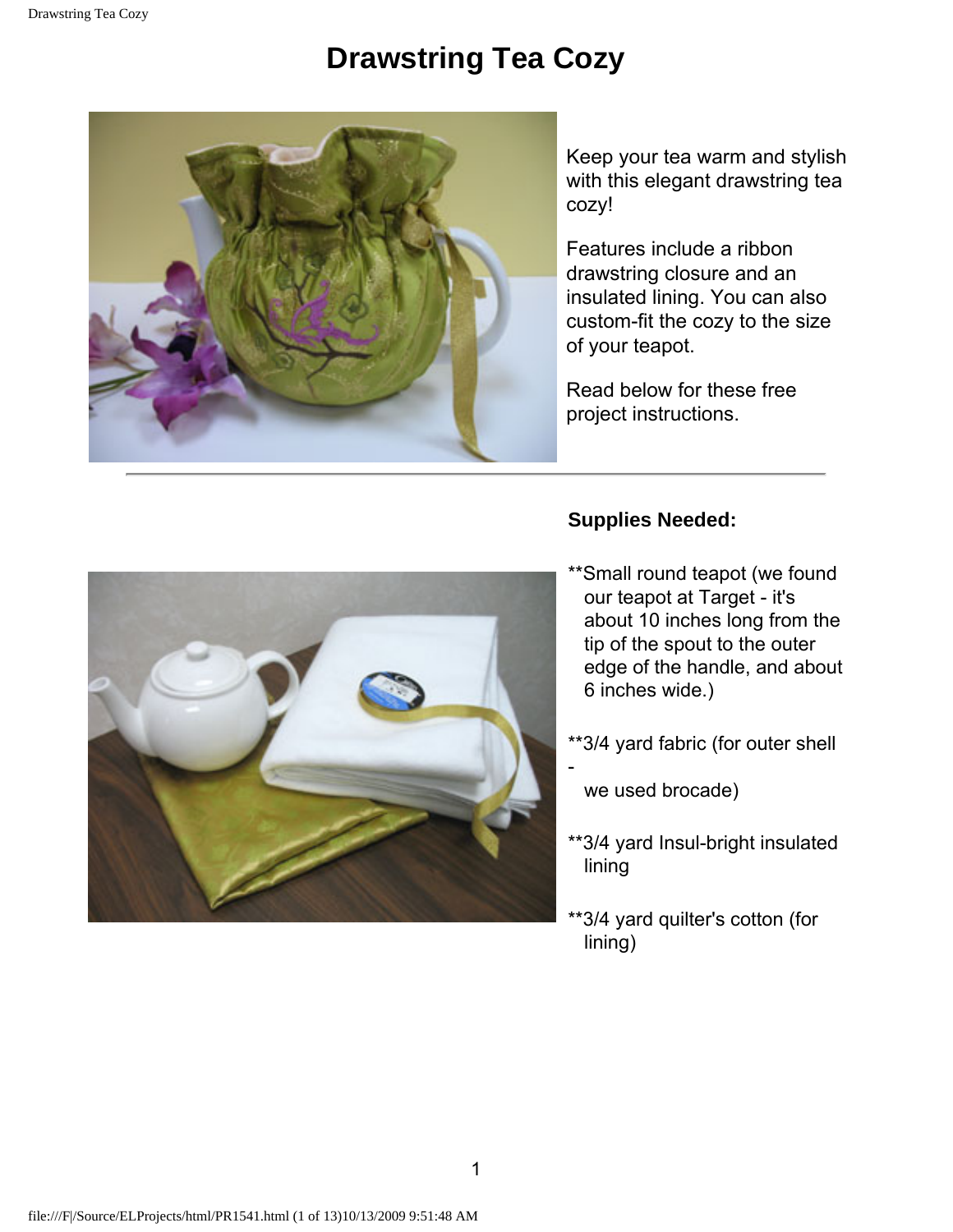## **Supplies Continued:**

\*\*5/8 inch wide ribbon

\*\*Temporary spray adhesive

\*\*Medium weight cutaway stabilizer

\*\*Air-erase pen or dressmaker's pencil

\*\*Safety pin

\*\*Tape measure

\*\*Large piece of paper or tag board

\*\*Large circular item - like a pizza pan (for tracing the pattern)

**Designs used:** 

[Chinese Butterfly with Cherry Blossoms - Accent](http://www.emblibrary.com/EL/SimpleProduct.aspx?CS_Catalog=Emblibrary&CS_ProductID=D8339)

## **This design is available in the following design packs:**

[A Fluttering Fancy Design Pack - Lg](http://www.emblibrary.com/EL/SimpleProduct.aspx?CS_Catalog=Emblibrary&CS_ProductID=X6932) [A Fluttering Fancy Design Pack - Md](http://www.emblibrary.com/EL/SimpleProduct.aspx?CS_Catalog=Emblibrary&CS_ProductID=X6933)

[A Fluttering Fancy Design Pack - Sm](http://www.emblibrary.com/EL/SimpleProduct.aspx?CS_Catalog=Emblibrary&CS_ProductID=X6934)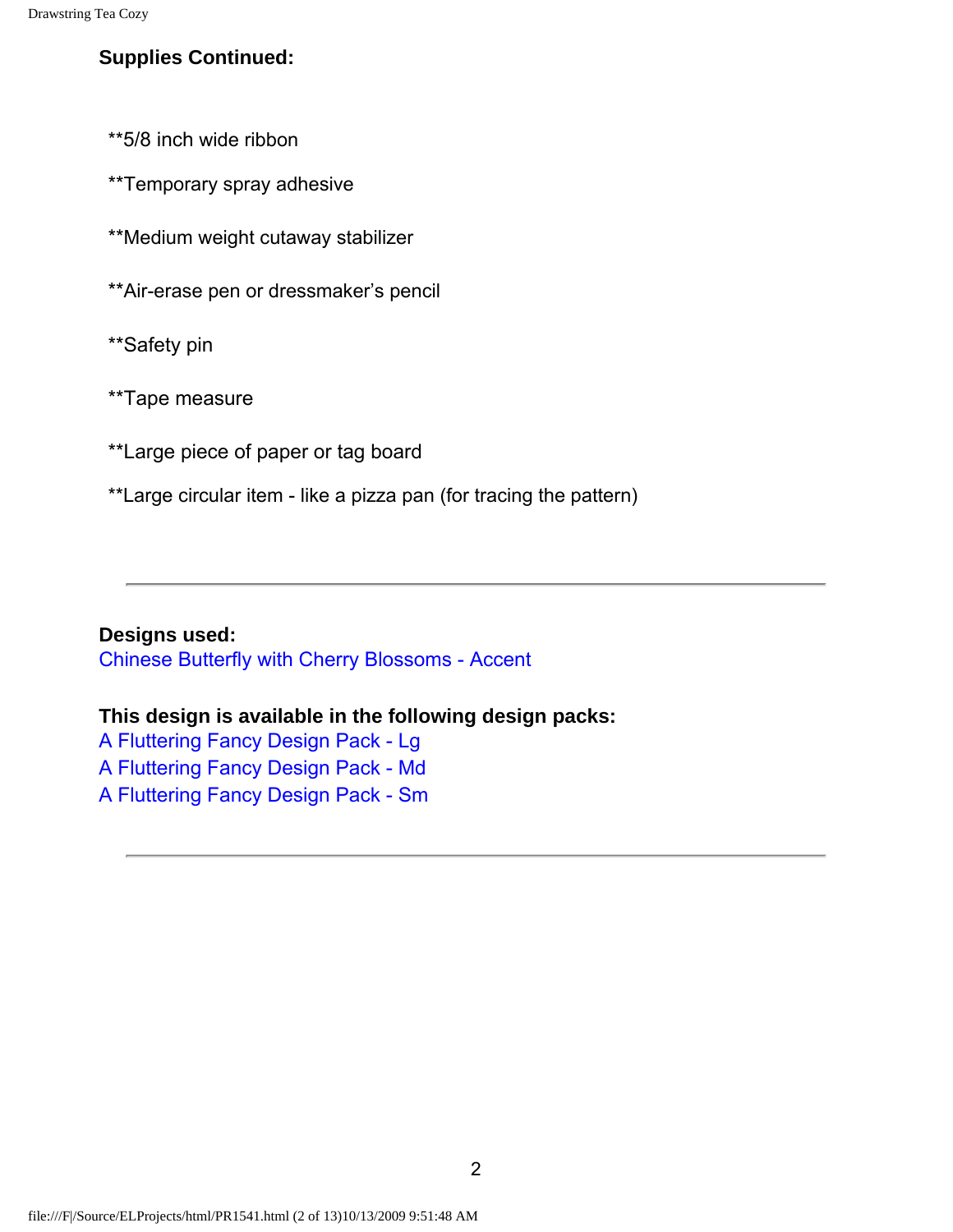

First, we will measure the teapot. Using a tape measure, measure the teapot starting at the top rim…



...then, wrap the tape measure around the bottom up to the top rim on the opposite side (ours measures 15 inches).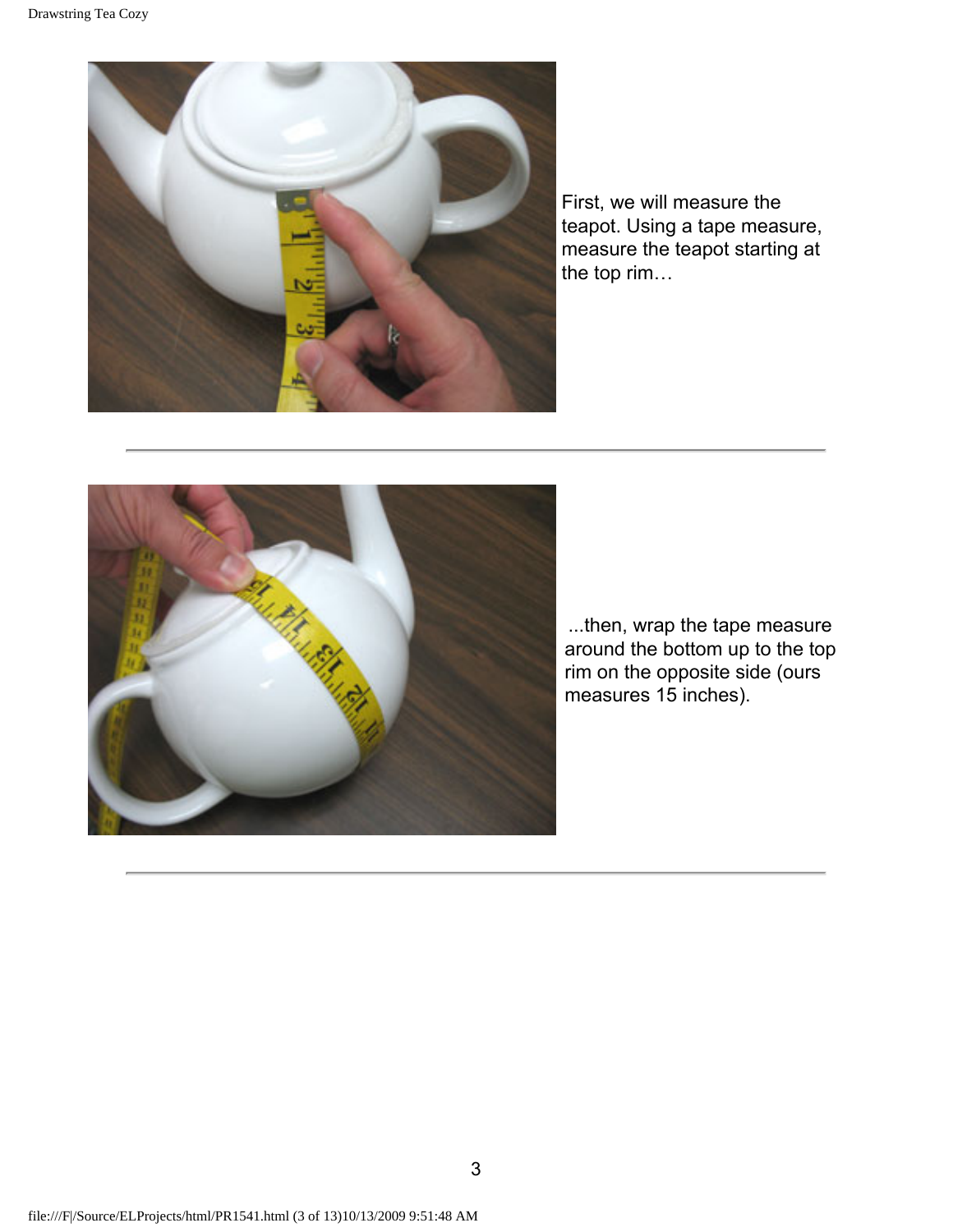

Take that measurement and add 6 inches - this is the allowance for the top ruffle (ours is 15 inches plus 6 inches, for a total of 21 inches). Trace the pizza pan shape (or other large circular item) onto a large piece of paper or tag board.



Our pan was not quite large enough, so we will need to add to the shape. To do this, take the size of the pan (ours is 16 inches) and subtract it from the total size you need (ours is 21 inches, so 21 inches minus 16 inches equals 5 inches). Then, take that number and divide by two (ours is 5 inches, so 5 inches divided by 2inches equals 2 1/2 inches). Using that measurement (ours is 2 1/2 inches), measure and draw marks out from the original shape. Then, draw a curved line connecting the marks.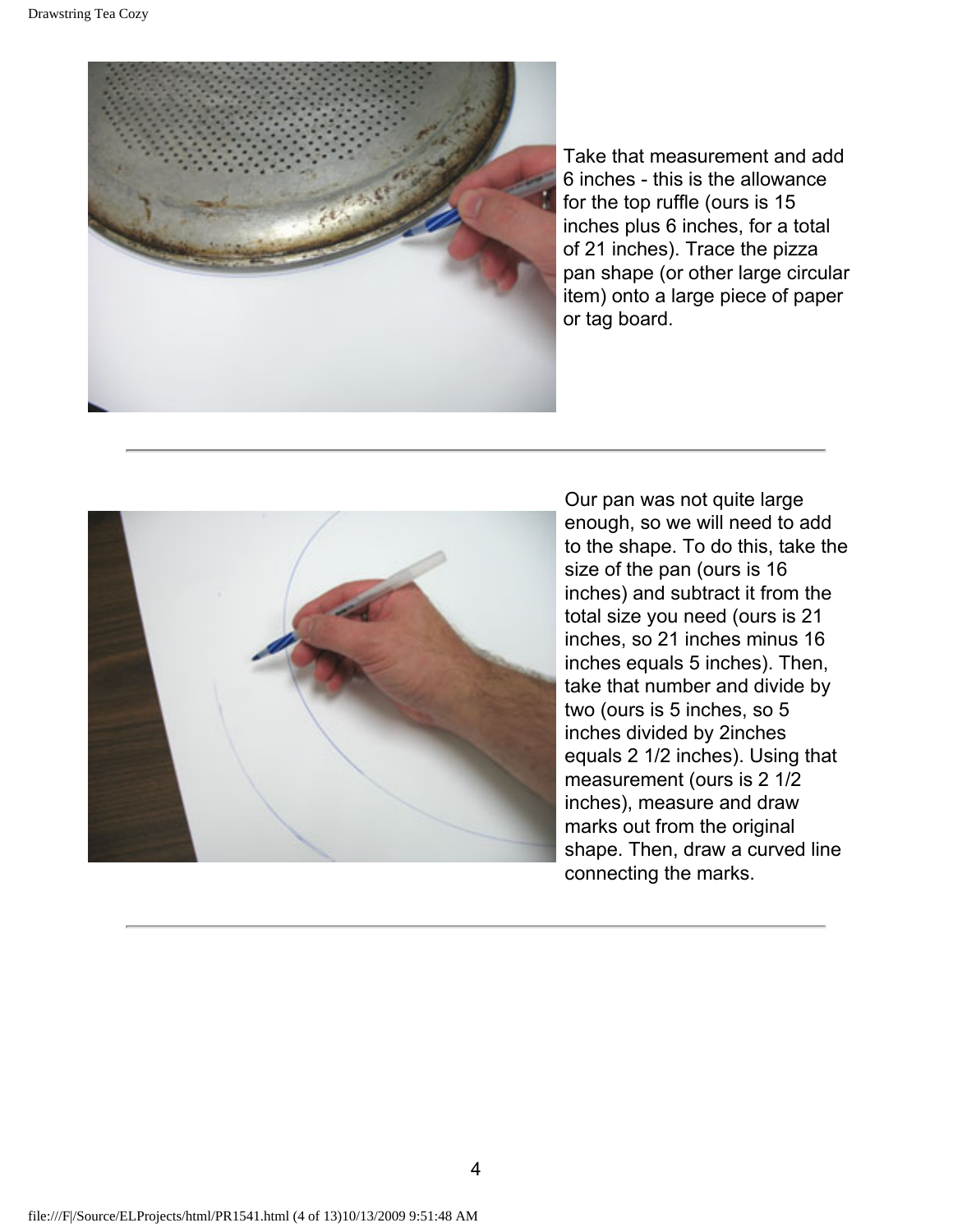

Cut out the shape along the outer line.



To prepare the fabric for the outer shell, lay the pattern piece onto the fabric (we are using brocade), pin in place, trace, and cut out the shape.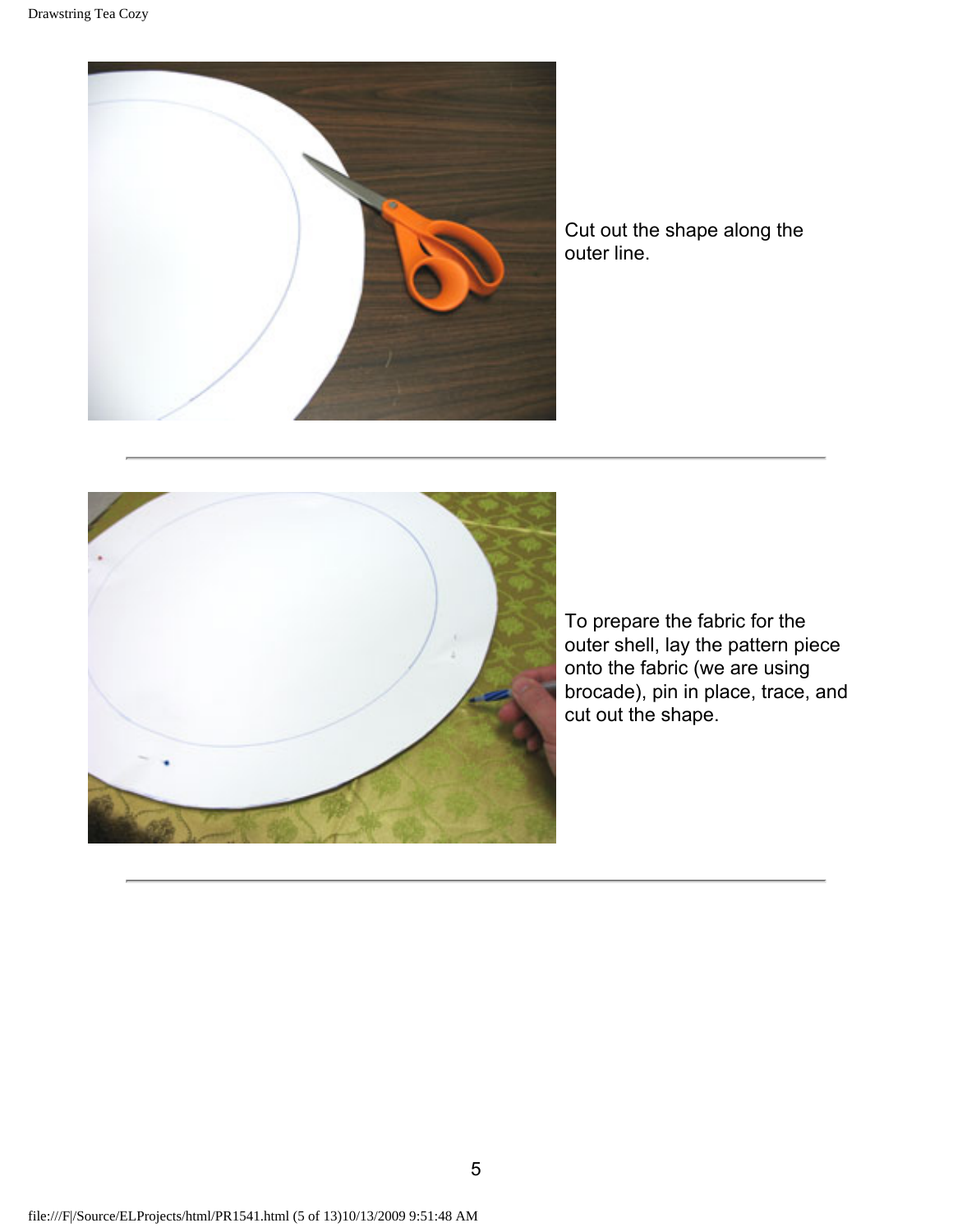

Create paper templates of the designs by printing them at full size using embroidery software. If you don't have embroidery software, you can cut a piece of paper the shape and dimensions of the designs to help with placement and centering. Cut around the designs to make them easy to arrange. Place the templates with the tops of the designs facing out to the outer edges of the fabric and directly opposite to one another. Doing this will allow the designs to be positioned upright when the cozy is complete. Position the top of the designs about 3 inches from the outer edges of the fabric. Using an air erase pen or other marking tool, poke holes in the center of the templates and mark the fabric. Also, mark the horizontal and vertical axis points.



Remove the templates and draw lines connecting the axis points.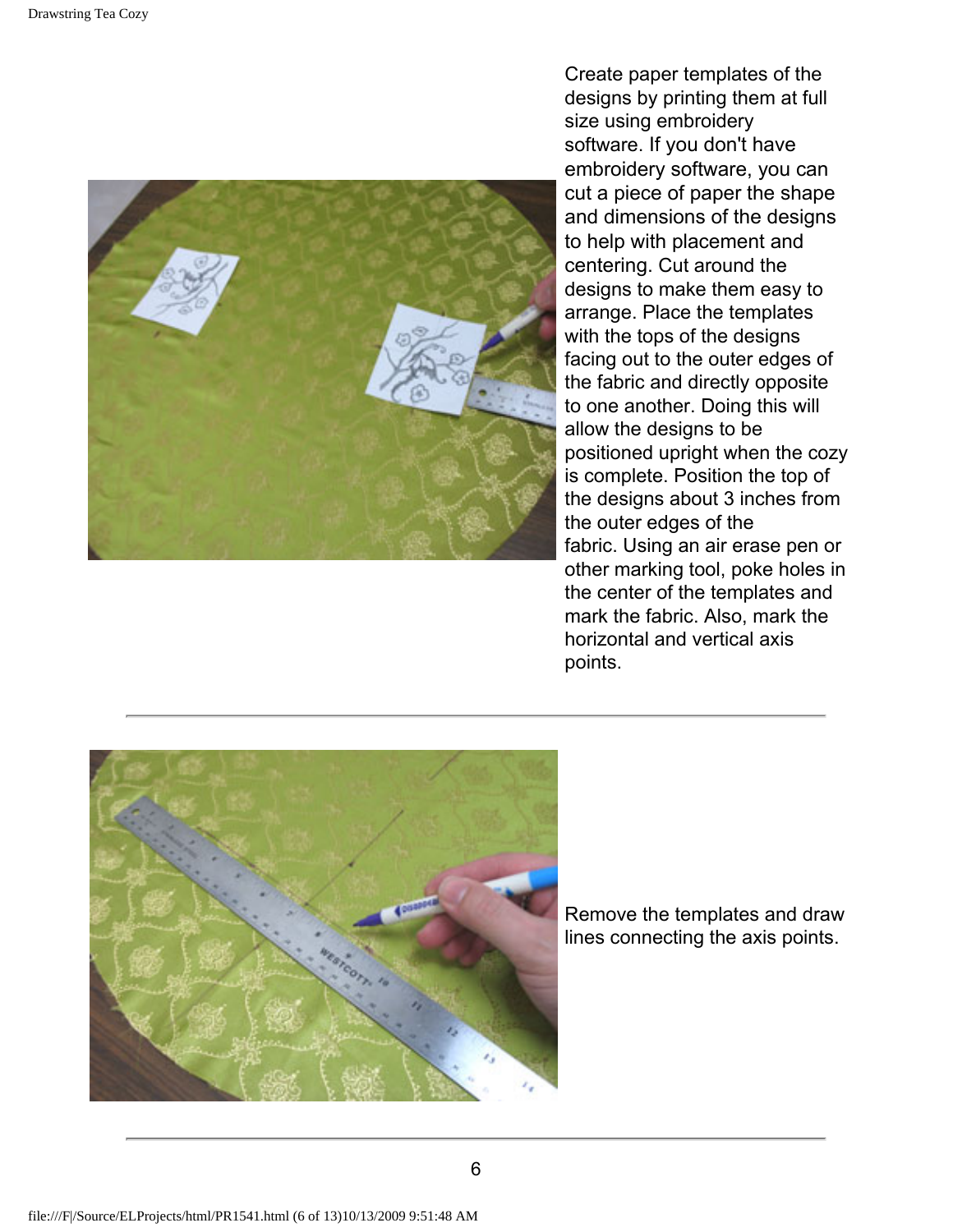

Spray a piece of medium-weight cutaway stabilizer with adhesive and smooth the fabric on top. Hoop the fabric and stabilizer together by aligning the marks on the hoop with the lines on the fabric. Attach the hoop to the machine and load the design. Move the hoop so that the needle is directly over the center point on the fabric. Embroider the design.



Repeat the hooping and embroidering process for each design. After the designs have finished, carefully trim away the excess stabilizer from the back of the embroidery.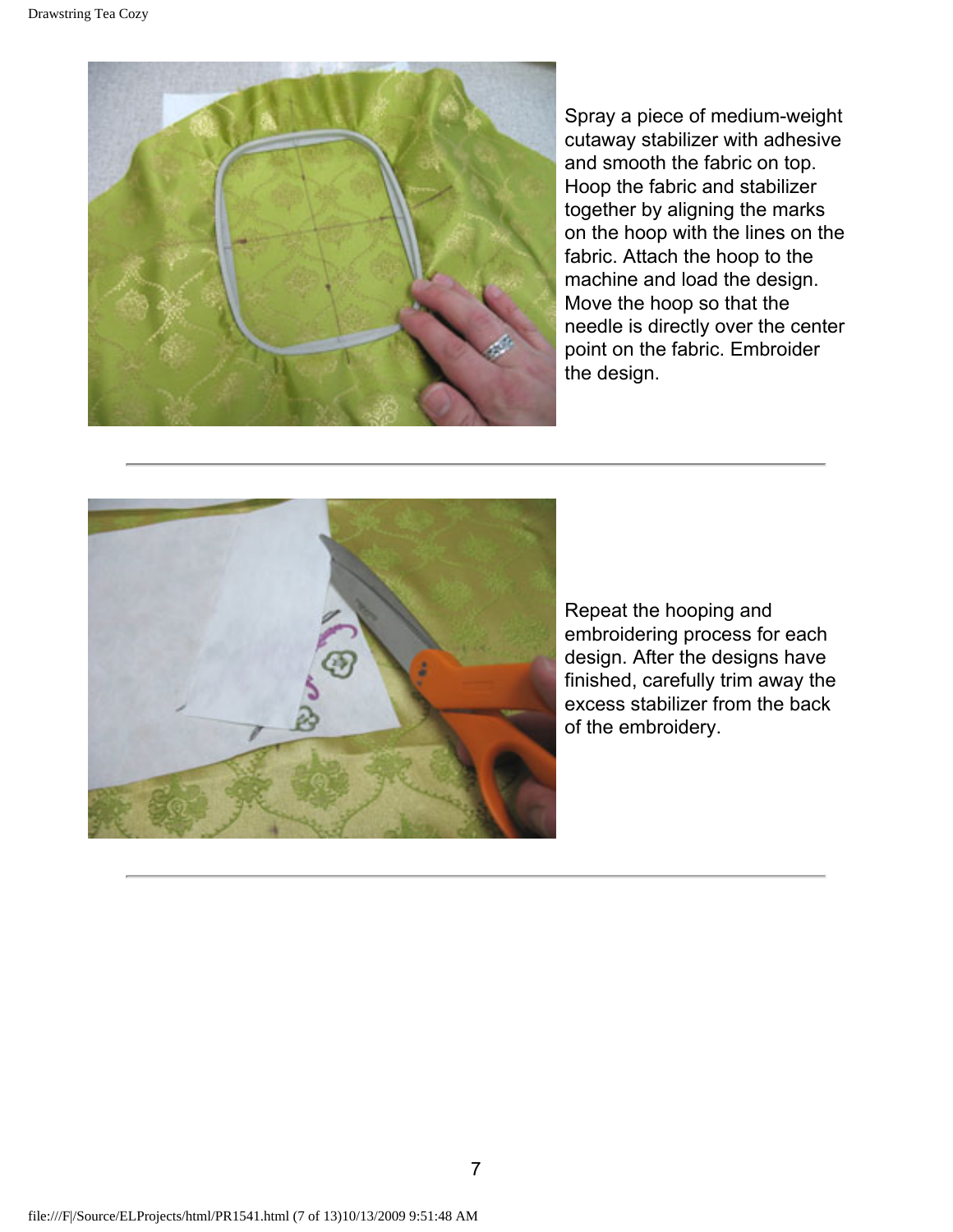

Cut a piece of the Insul-bright insulated lining and the quilter's cotton a bit larger than the embroidered outer shell piece. Lay the Insul-bright down first (shiny side facing up), then lay the quilter's cotton on top, right side facing up, then lay the embroidered outer shell piece on top with the right side facing down. Pin the layers together.



Now we will measure and cut the fabric to create the front and back of the cozy. First, find and mark the center of each side of the circle opposite to the embroidered sides (we eyeballed the centers). Then, measure out 4 inches to the right and left of each of the side marks you just made.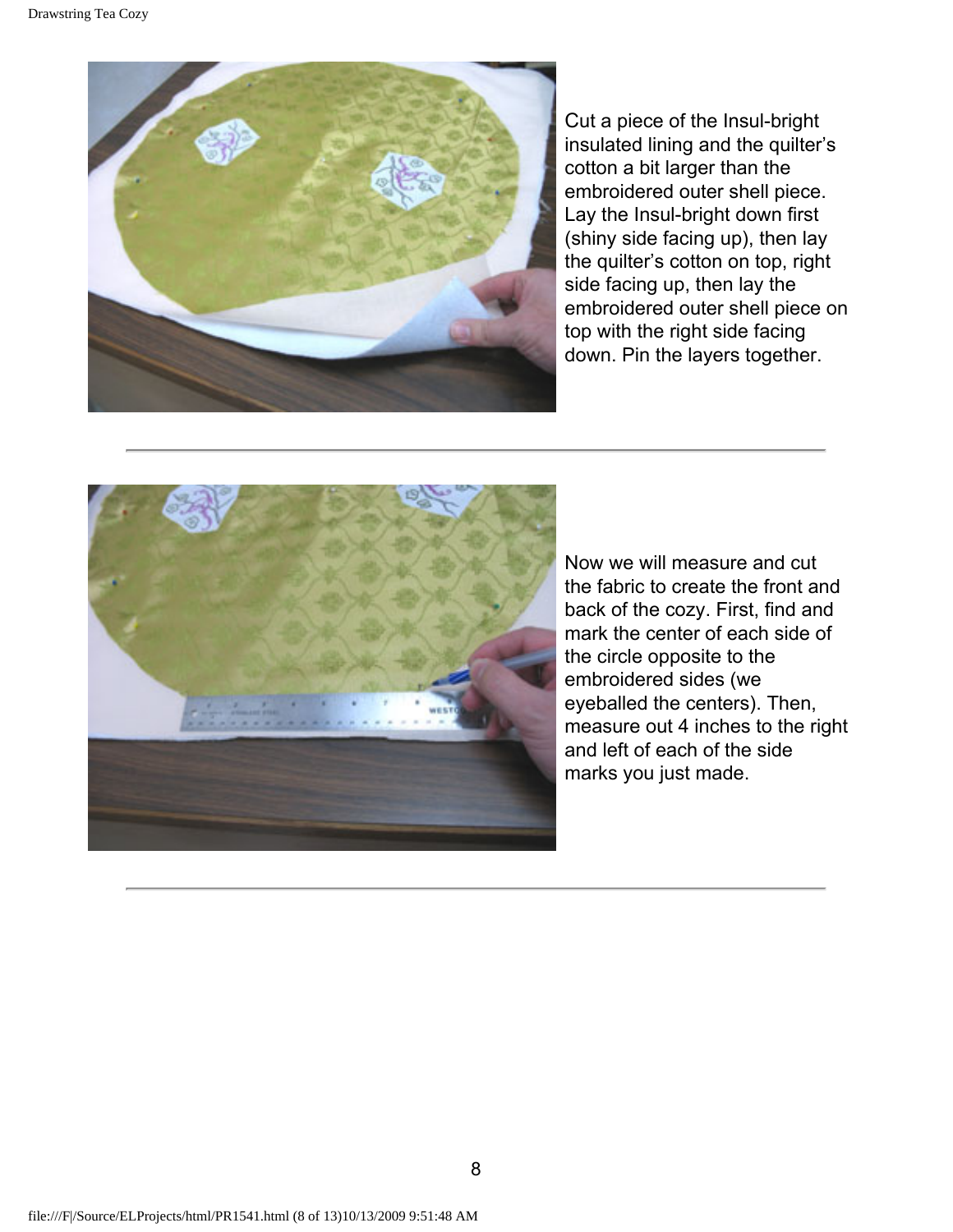

Starting at the side marks, measure in about 8 inches towards the center of the circle.



Then, draw lines (creating a triangle shape) connecting the outer side marks with the inner marks. Do this on each side of the circle.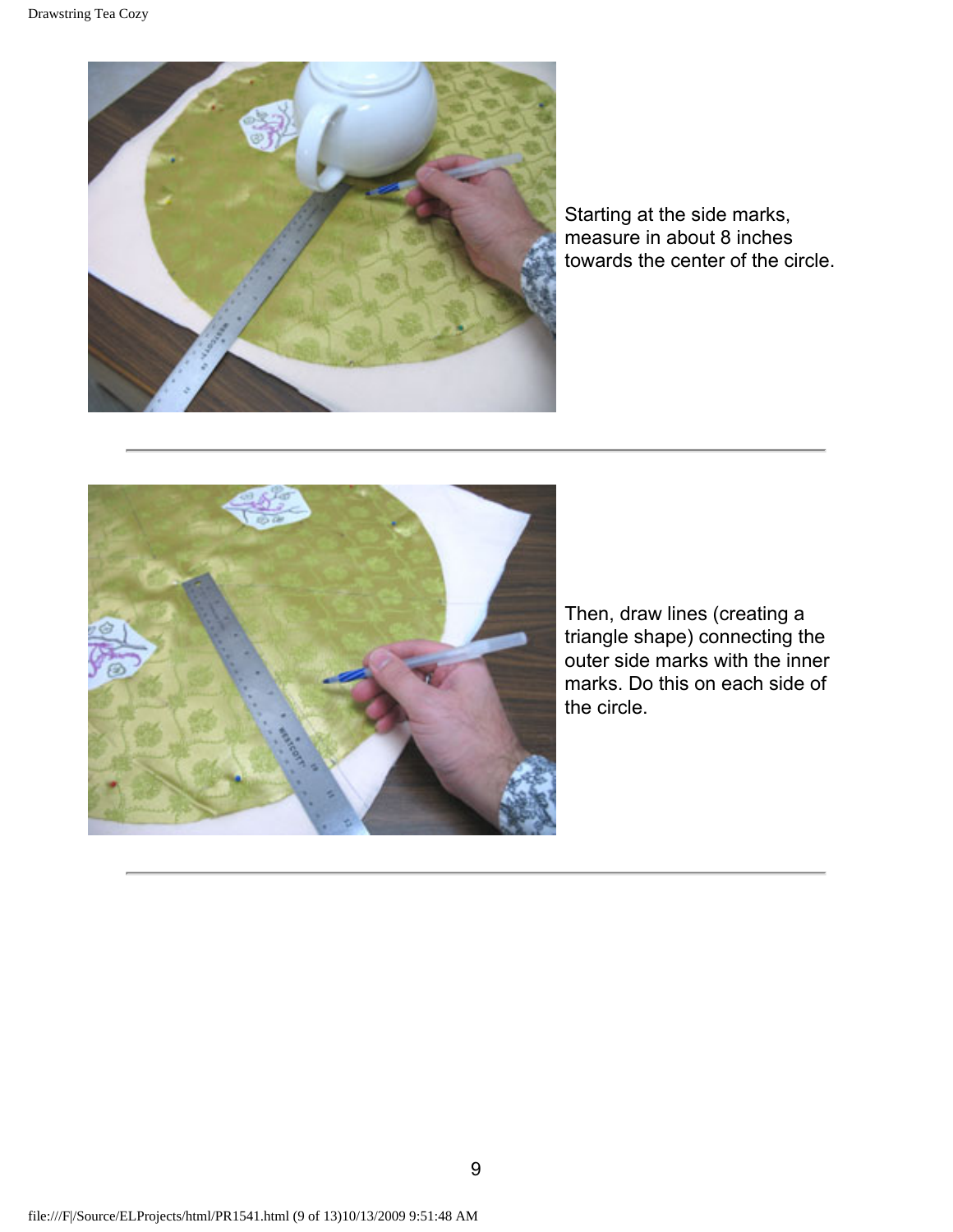

Pin the layers together just to the outside of the lines. Then, cut out the triangle shapes. Also, trim the Insul-bright and quilter's cotton along the outer edge of the outer shell fabric.



To create openings for the ribbon drawstring, first measure in 2 3/4 inches starting at each outer point of the fabric. Then, measure and mark in another 3/4 inch from the marks you just made. Sew a 1/4 inch seam along the inner edges of the triangles leaving the 3/4 inch space open for the drawstring. Also, leave a 4 inch space open along the inner edges of the triangles for turning. Then, sew a 1/2 inch seam along the entire outer edges of the shape.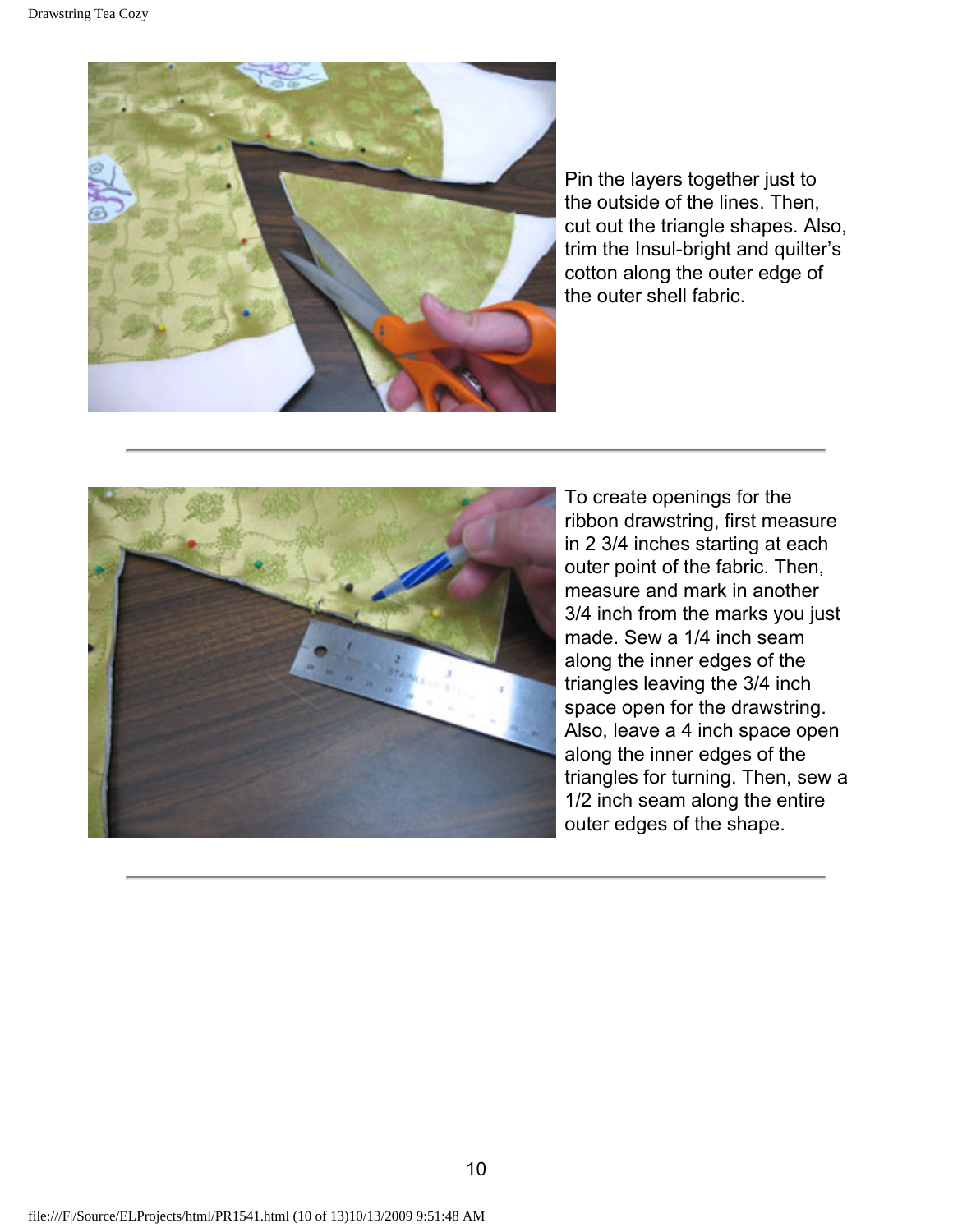

Turn the cozy right side out and press the seams with an iron (on the cotton side). Turn the fabric of the opening in 1/4 inch, press, and pin in place.



Top stitch a 1/4 inch seam along the outer edge of the shape. Stop and start at each drawstring opening - **do not** sew them closed!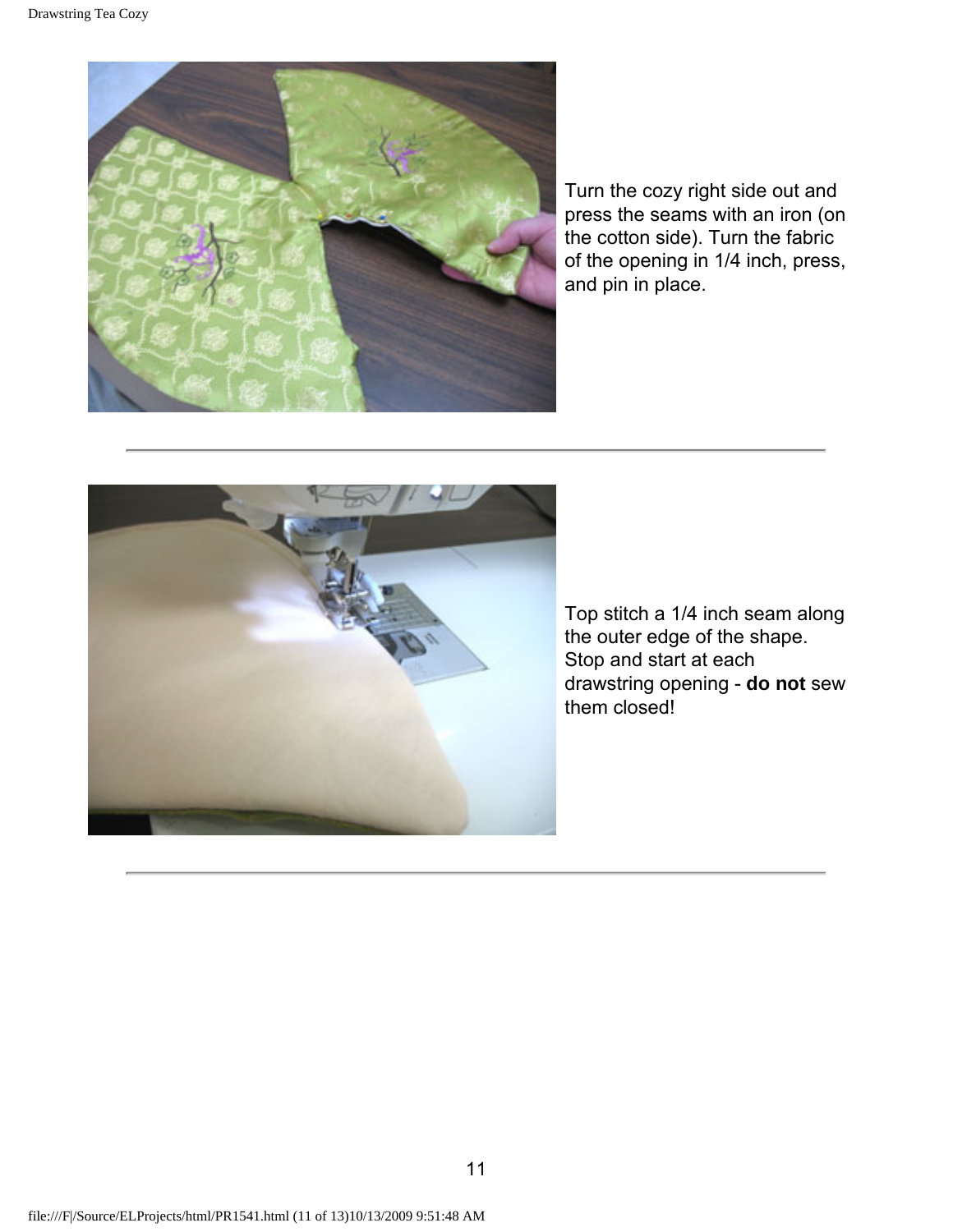

To create the drawstring pockets, on the cotton lining side of the cozy, measure and draw marks 2 inches in from the outer edges of the fabric. Then, measure and draw marks 3 inches in from the outer edges. Draw curved lines connecting the marks. Then, sew seams along the lines.



Attach a safety pin to the end of the ribbon. Thread the ribbon though the drawstring pockets as shown. Then, trim the ribbon leaving a few inches of excess at each end.